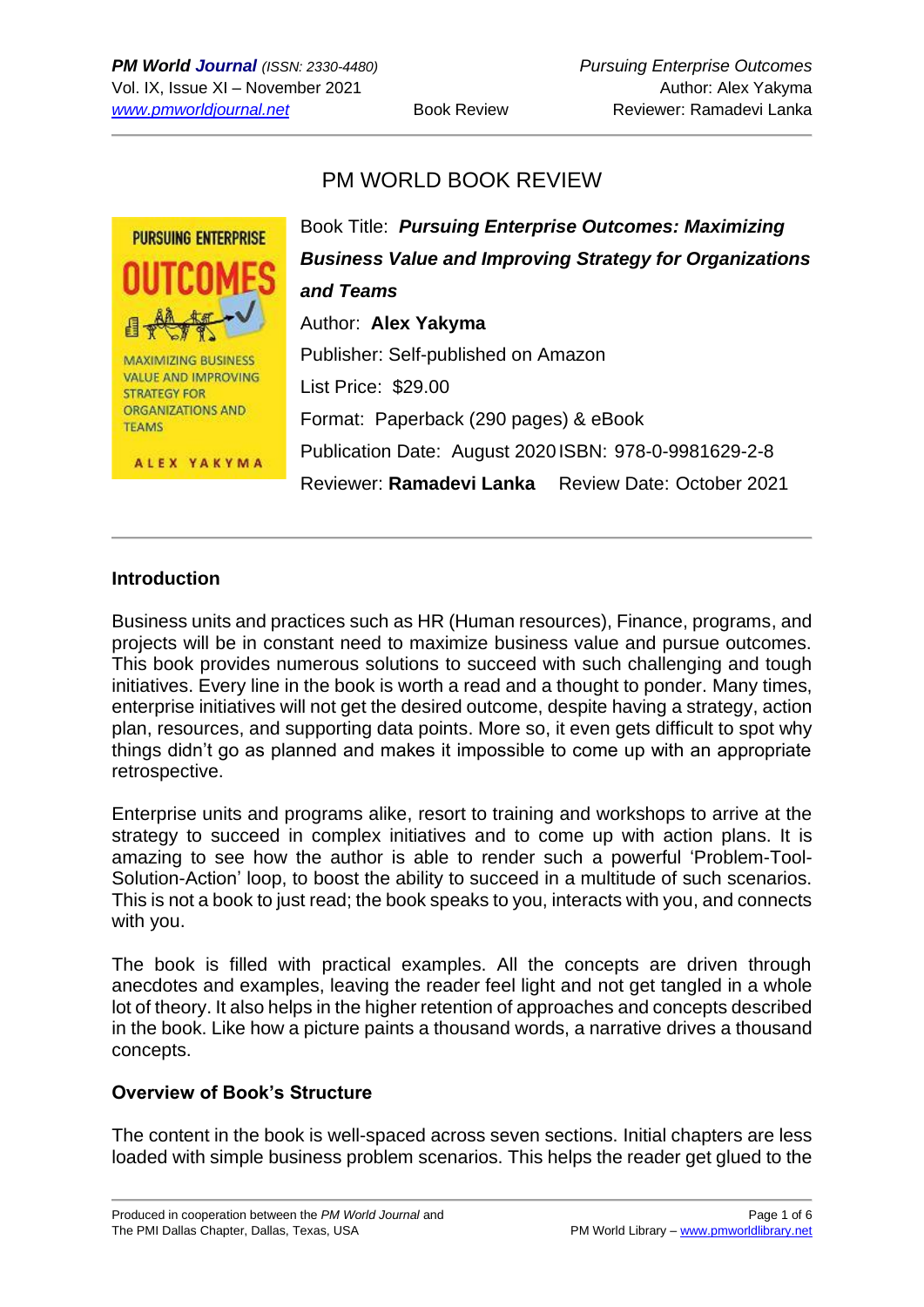book. Each section starts with a question or a thought, delving with supporting analogies, detailing new concepts, and suitably ending with specific action points. Each chapter seems complete in itself. New chapters start expanding into deeper concepts with scenarios closer to real life. As it progresses to chapter 4 and beyond, the reader gets into the mode of "I want to keep reading, discovering" – more with curiosity to know what next.

Chapter one introduces *Interaction maps* which are intuitive diagrams to capture the landscape of interaction in the enterprises. Chapters one and two talk about how disconnects in the system tend to reinforce one another, leaving behind limited useful capacity, typically invisible to the organization. Simple concepts such as observation, conversation, asking the same question to different people, are explained with a framework and diagrammatic approach. Subsequent chapters reveal strategies to address the problem of producing less, real value due to disconnects in the system.

Chapter three introduces the crux of the subject – outcomes, how they are different from outputs, and the journey in pursuit of outcomes. Despite all the hard work, quite often, unrecoverable and partial waste gets produced. This chapter is an eye-opener for why that happens. The chapter takes a radical departure from legacy thinking. For example, refuting traditional output-based thinking that scope and time are THE primary success indicators. Looking only at outputs may end up like, the operation is successful, but the patient died.

Chapter four explores some specific ways of probing the territory map of a task, to uncover unknown unknowns. A couple of interesting reads to quote: how propensities of the human mind impact the way we deal with task complexity & effort, accuracy vs. coherency, effort bias, confirmation bias, and organizational impediments to managing unknown unknowns. It also provides advice to the reader, to avoid common mistakes of probing and how to effectively interpret probing results.

Coverage in chapters five to seven. What can be more powerful than a convincing mathematical model to compute the business value of an asset? As the complexity of the situation increases, so do uncertainty and unknowns. Tools such as value moderators prove very promising especially while assessing the business value of assets with different purposes. Further on, fractal value paths for complex assets, applying Pareto Unpacking to select the most impactful paths, helps in the value discovery process. While the ideas will be great and the organization's vision excellent, unless the bottlenecks are identified and addressed, they adversely affect the outcomes. It is also a very interesting read to understand the distinction between solution enablers vs. the solution itself. Tools and strategies are discussed on the emergence of effective solutions. The book gracefully comes to an end by discussing tools to discover leverage points. These will help strategies, which is a way to route system behavior towards a favorable outcome.

## **Highlights**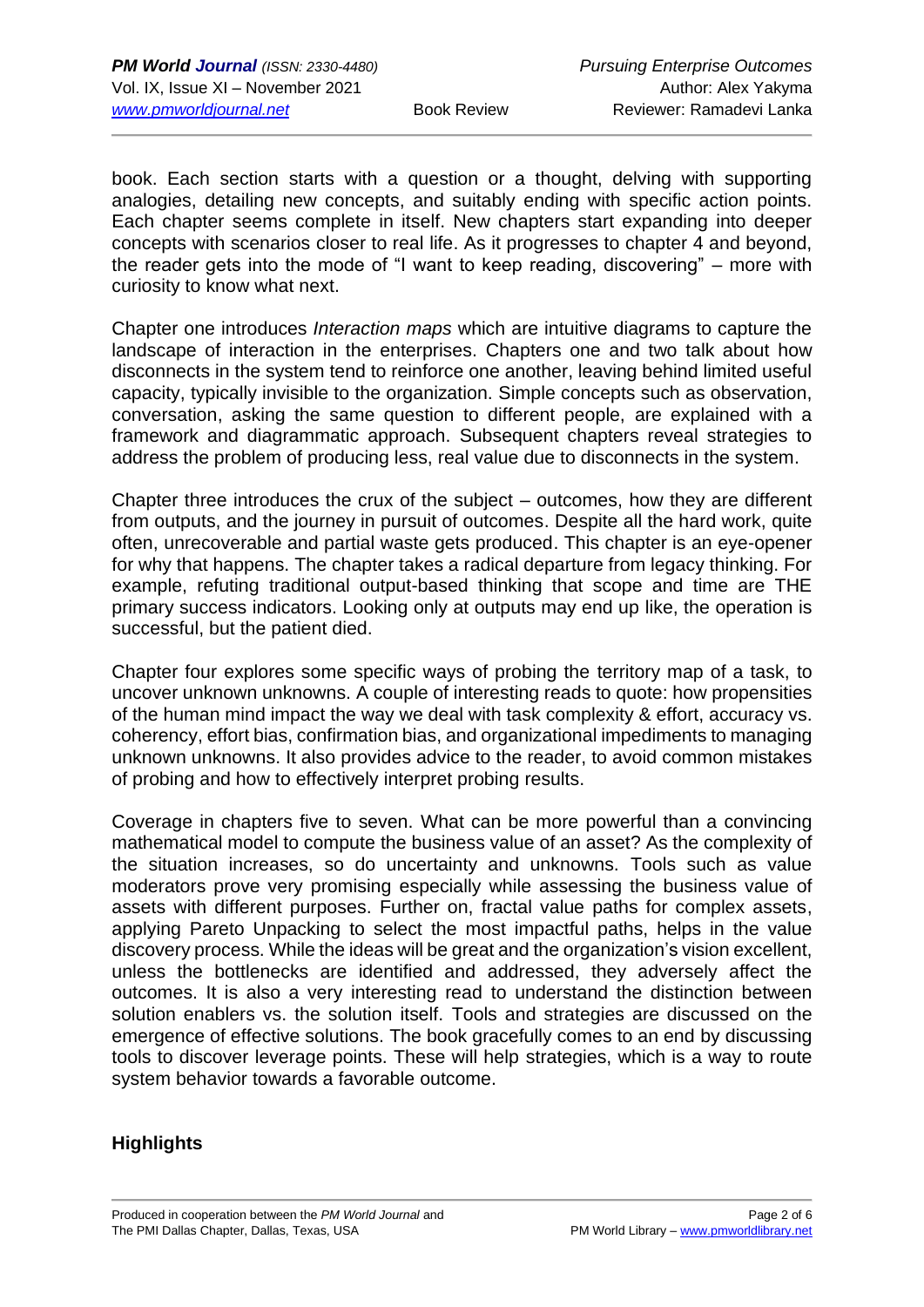The book is filled with examples from various industries such as Information Technology, Construction Industry, etc. Examples are spread across different enterprise verticals such as Software development, Quality Assurance, Talent management, Finance, Sales, and Marketing, etc. Most of these start as simple, solvable problems. As the author unfolds the issues and adds complexity, the reader will reach a dead-end with regards to solutions. With the tools and techniques introduced, readers will be awestruck at how effective solutions emerge. Not only that, each chapter ends with a '*Taking Action*' section, catalyzing the acquired knowledge transition to action. Highlights from taking action in complex bottlenecks: Identify them using human behavior, interviewing, and surveying. Go on to identify the paths they take and influence the outcome. Do an iterative inquiry until a good breakdown of the bottleneck into its paths is arrived at. Applying this technique not only helps understand the problem but also comprehends a possible solution.

The book takes a bold step to question old-school beliefs and conventional measures. And these are done very convincingly, with proper justification followed by alternative solutions. Examples: Generic metrics such as task duration over size, may not reveal the lost time. A huge number of organizations take pride in flow efficiency; whereas that flow, in reality, delivers garbage. Increased focus on conventional metrics, complemented with the shallow interpretation of data, results in more disconnects. Skill improvement doesn't always result in improved productivity. High quality - zero defect delivery doesn't necessarily mean a happy customer. The issue could be with usability, which doesn't get addressed with a high-quality deliverable. Requirements and effort get determined to the pre-decided outputs, with a near-zero focus on outcomes.

Section headings are good enough to intrigue the reader. The book starts with an opening section 'The Killer of organizational performance'. Thought-provoking concepts are introduced under the heading 'How to compare Apples to Oranges?'. Here the author deals with the complex problem of comparing assets that do not have a common denominator. Instead of looking at the immediate outcome, looking at the closest common outcome will be helpful. 'Unknown Answers to Unknown Questions' - the title is captivating enough and needs no explanation. 'Mystery of business value' section unfolds the complexity around value discovery using value paths, scoring, and aggregation approaches.

## **Highlights: What I liked!**

Plans would have got established and approved by higher levels in an organization, with a strong expectation that everything is going well. Any newly discovered unknowns will pose a threat to that expectation. So people think twice before letting them pass up the chain of command. Good news travels effortlessly while bad news gets sieved out at lower levels of the hierarchy. To reverse this dynamic, leaders at all levels must be receptive and appreciative to learn from empirical facts from the front line, regardless of how they align with the original expectation.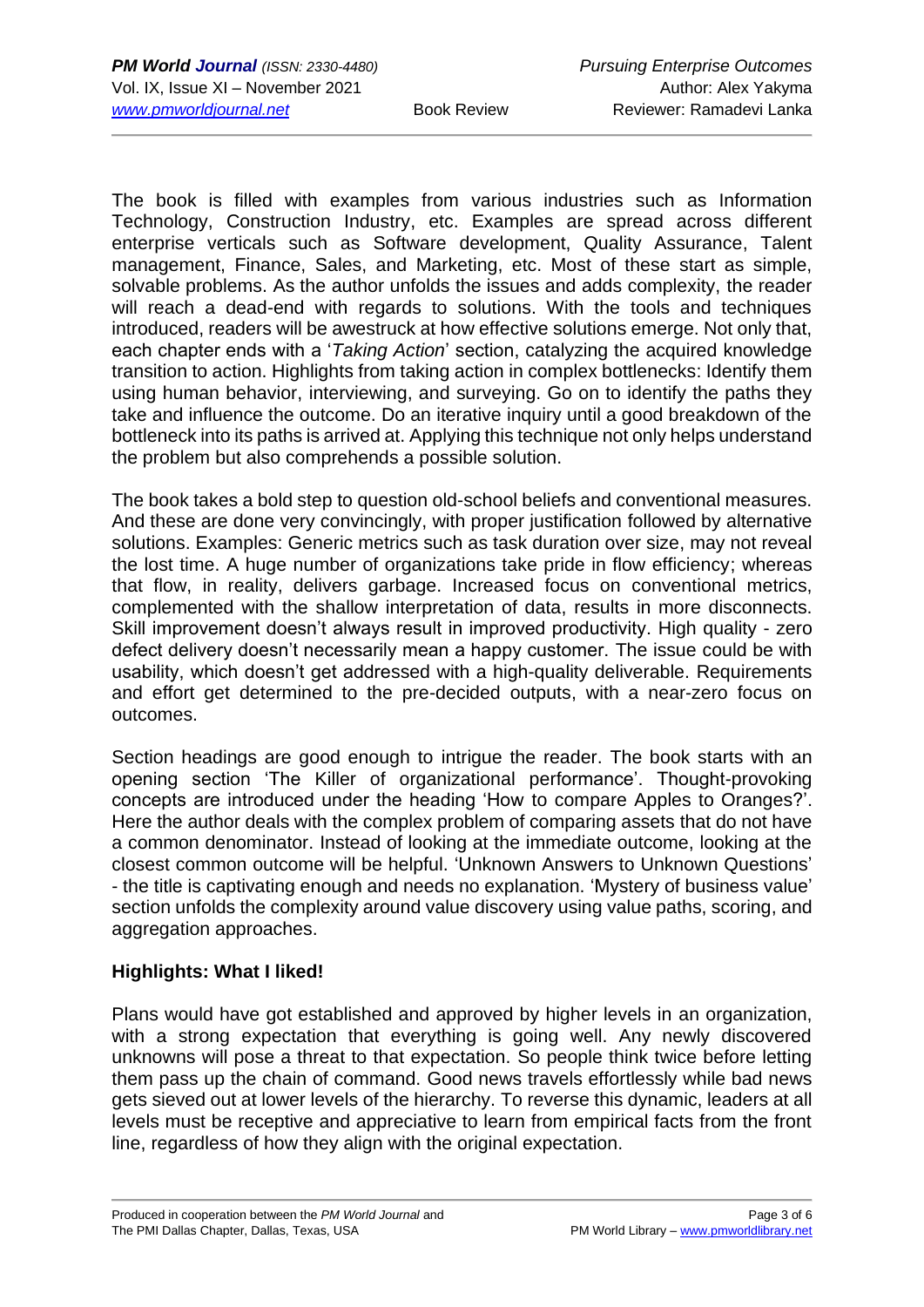"2+1" mapping is a very powerful tool to get multiple dimensions into a single table helping in clarity of thought process and qualitative backing to take right decisions. A product management team can use this to decide on which functionality to be included in the next release. Primary dimensions can be product capabilities and user types. The auxiliary dimension can be the relative value of each capability with each user type. Filling out a table like this triggers a lot of questions, constraints, desired outcomes and reveals leverage points. This can be applied to a whole host of scenarios such as designing marketing campaigns, choice of tool, test coverage strategy, and so on.

I liked the concept of exploring adversity and turning it to our advantage. Instead of getting frustrated with the problems that prop up, we should use them as an opportunity to reveal unknown leverage. In a scenario where employee skill improvement initiatives failed to achieve the expected results, the failure was used as an improvement opportunity. Due to this, it got known that lack of psychological safety was resulting in the team not taking work on new skill sets. The problem brought awareness to an entirely new opportunity.

#### **Who might benefit from the Book?**

There is a wide audience who can benefit from this book. It is a very powerful tool kit for business unit heads, organization change management consultants, program managers leading large initiatives, product managers, sales & marketing heads, Quality Assurance Strategists, Finance Managers, cost center heads, and the like. A lot of inputs can be taken from the book while proposing, designing, and/or implementing business initiatives involving high-risk high-returns.

Though at the onset, it feels like this is for executive and senior management profiles, while reading you can realize that it is very beneficial for project managers and execution experts. It encompasses organization culture, people behaviors, understanding the big picture, problem-solving, tools to build quality products and services. So, it is a must-read for leaders at all levels.

## **Conclusion**

Regardless of the reader's role in the organization, the book is a very easy read, with high retention. Diagrams help in visualizing complexity without getting lost or leaving the reader overwhelmed. Examples relate to everyday scenarios faced and make the reader stay with the book. Mathematical models, as well as conceptual tools provided, make the solutions immediately implementable.

Many facets make this book unique. One such being the knowledge presented here has been extracted from a wide range of disciplines such as graph theory, vector theory, Agile software development, cognitive processes in humans, the evolution of biological species, and so on. The ideas are molded as thinking tools required to face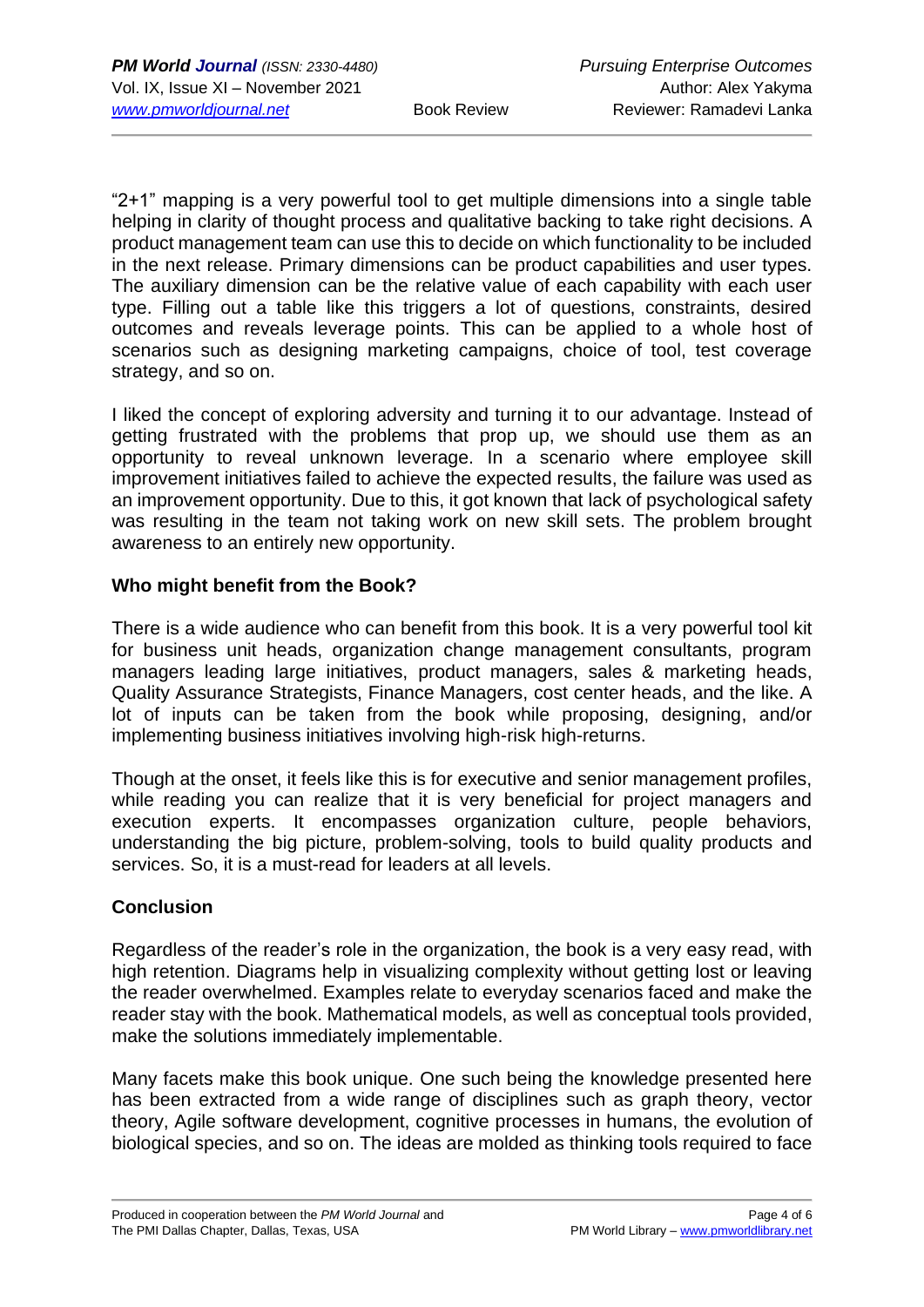the myriad of situations that arise in a day in an enterprise. And these tools are presented - in a very practical, implementable way - using a lot of examples and by providing tips & tricks.

Hence this book becomes a one-stop-shop solution for all enterprise initiative hitches. This book should not be "just read". Organizations, departments, programs & projects have to take relevant approaches to transform the way they are functioning presently. Also, the implementation should be holistic. Otherwise, the outcome owner's job gets difficult if the boss is incentivized on output. Reading this book at different levels of the organization helps increase the empathy between executive leadership and execution teams.

For more about this book, go to:

*[https://www.amazon.com/gp/product/B08H2KJ8GP/ref=dbs\\_a\\_def\\_rwt\\_hsch\\_vapi\\_tkin\\_p1\\_i](https://www.amazon.com/gp/product/B08H2KJ8GP/ref=dbs_a_def_rwt_hsch_vapi_tkin_p1_i1) [1](https://www.amazon.com/gp/product/B08H2KJ8GP/ref=dbs_a_def_rwt_hsch_vapi_tkin_p1_i1)*

*Editor's note: This book review was the result of a partnership between the publisher, PM World and the [PMI Dallas Chapter.](http://www.pmidallas.org/) Authors and publishers provide the books to PM World; books are delivered to the PMI Dallas Chapter, where they are offered free to PMI members to review; book reviews are published in the PM World Journal and PM World Library. PMI Dallas Chapter members can keep the books as well as claim PDUs for PMP recertification when their reviews are published.* 

*If you are an author or publisher of a project management-related book, and would like the book reviewed through this program, please contact [Editor@pmworldjournal.com.](mailto:Editor@pmworldjournal.com)*